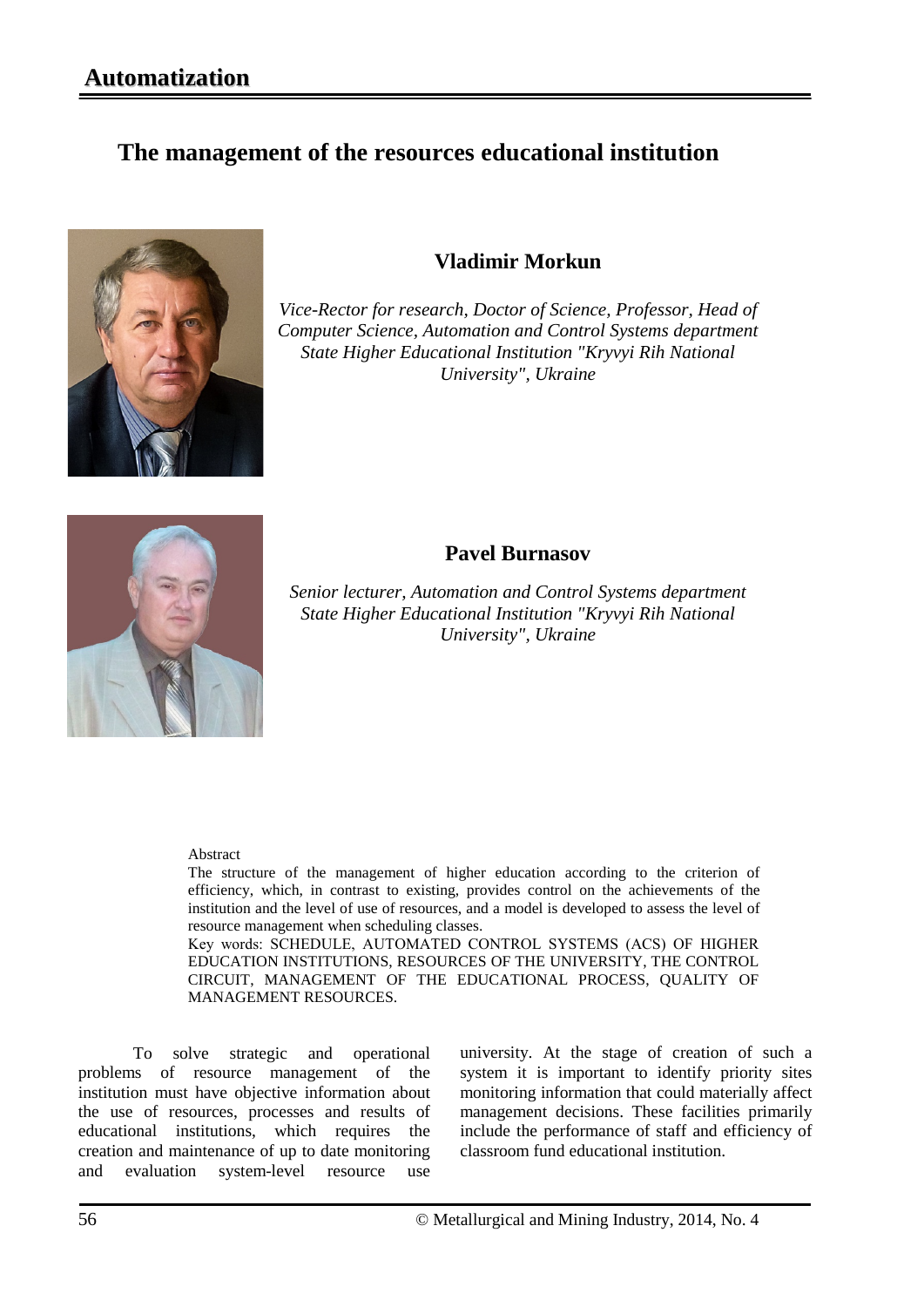Traditionally, ACS is used in the management of various technical systems and technological processes (ACS TP). In the economy it is known as ACS organizational management (ASO), in which the management of people with different functions for the production of a tangible product. In the works of Professor E.V. Lutsenko [1, 2] it is proved that the transfer of huge developments in these areas to a new domain synthesis reflexive ASU University is correct. The learning process is a complex dynamic system of interrelated activities of teachers and students with organizational and leadership educational institutions, managers and the managed systems. The functioning of this system is determined based on the specified meanings, goals and objectives. Outside (external contours) training system is deterministic, since learning in General, in relation to students (knowledge, abilities, skills development and so on), provides specific, planned, expected results. And the internal system is characterized by individual actions of students who are of indeterminately character [2]. Theoretical analysis of scientific papers, familiarization with the practical experience of universities in relation to identified problems revealed a number of contradictions between the requirements of this to learning management and security institutions relevant modern means and methods of their use [2, 3, 4, 5, 6].

In determining processes control educational institution may disengage from school and physical characteristics instead of a real institution consider it adequate model. Applying the basic concepts and provision of general management theory to educational institutions and using resource approach, university management system can be represented as shown in **Figure 1**.

The control object in this control scheme the "Educational process" as the system performing process of the formation of the activities of the educational institution and needs to be specially organized outside influences for the implementation of the algorithm of its operation. Device management is the structure element "Analysis and correction", as the device is performing in accordance with the control algorithm impact on the control object. The main influence that muddies,  $x<sub>o</sub>(t)$  which acts on the control object is the resource part, and a controlled variable  $y(t)$  is the original part that characterize the state of the control object. Then, according to economic theory, the effectiveness of educational institution is defined as the ratio of the obtained achievements in nested resources [7]:

$$
k = \lim_{s,w \to \infty} \frac{\sum_{i=1}^{n} D_i(g_1^1, g_2^1, \dots, g_s^1)}{\sum_{j=1}^{m} R_j(g_1^2, g_2^2, \dots, g_w^2)} \to 1, n = 1 \div 5, m = 1 \div 7
$$

where  $k -$  is the efficiency,  $D$  – achievements,  $R$  – resources.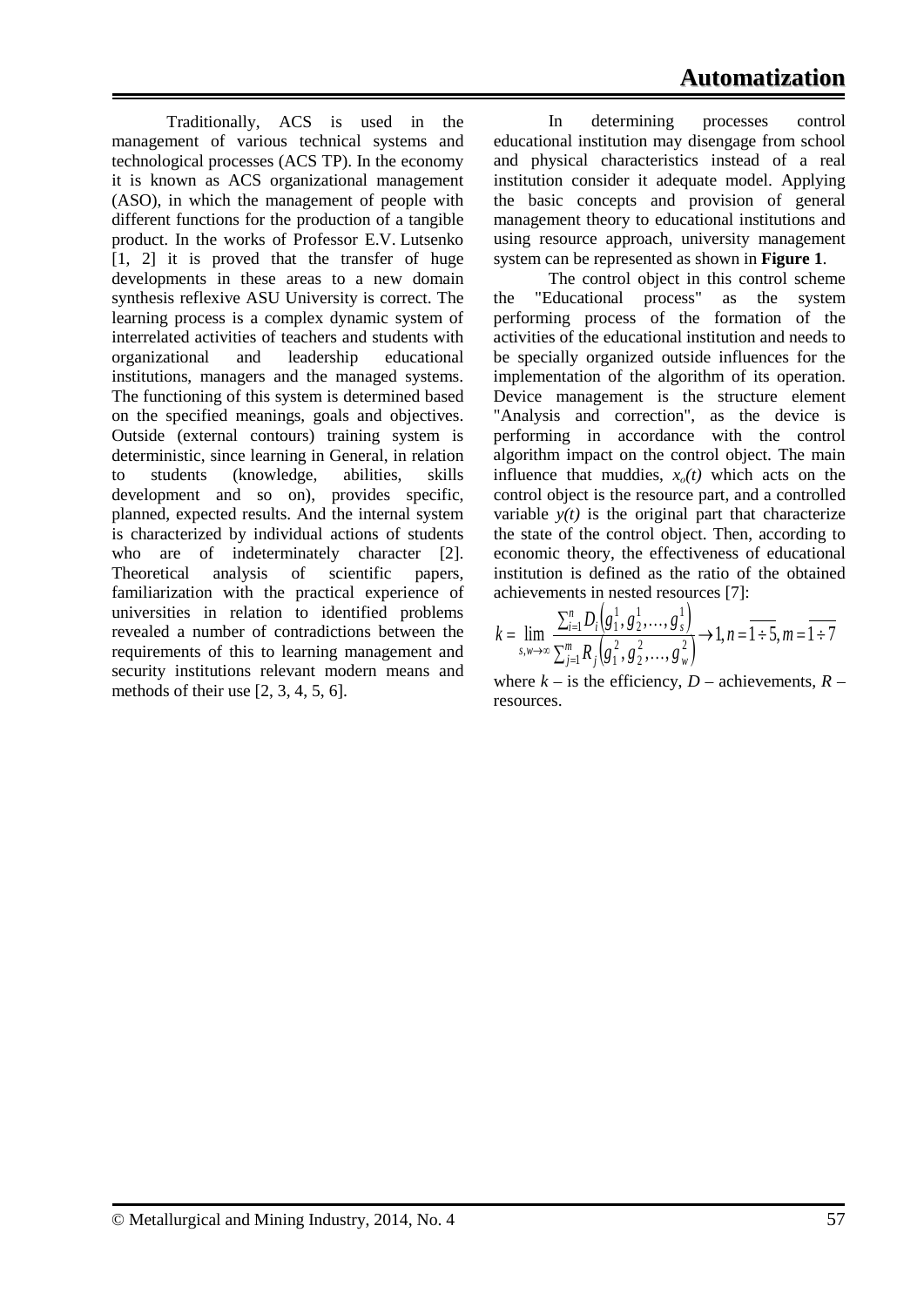

**Figure 1.** The structure of University management

As an educational institution is a nonlinear organizational system, it requires the formation of a complex, multi-layered, multi-factor and multi-circuit control system. The management of the educational process in the University is carried out through the management of the teaching corps in providing students with educational services and the management of the

University in relation to the educational process (classroom Foundation, educational and scientific laboratories, etc). The level of provision of educational services largely determines the rating and performance of the University in the education market. If the structure of management of the educational institution deploys from the point of view of efficiency, it is transformed into the form presented in Figure 2.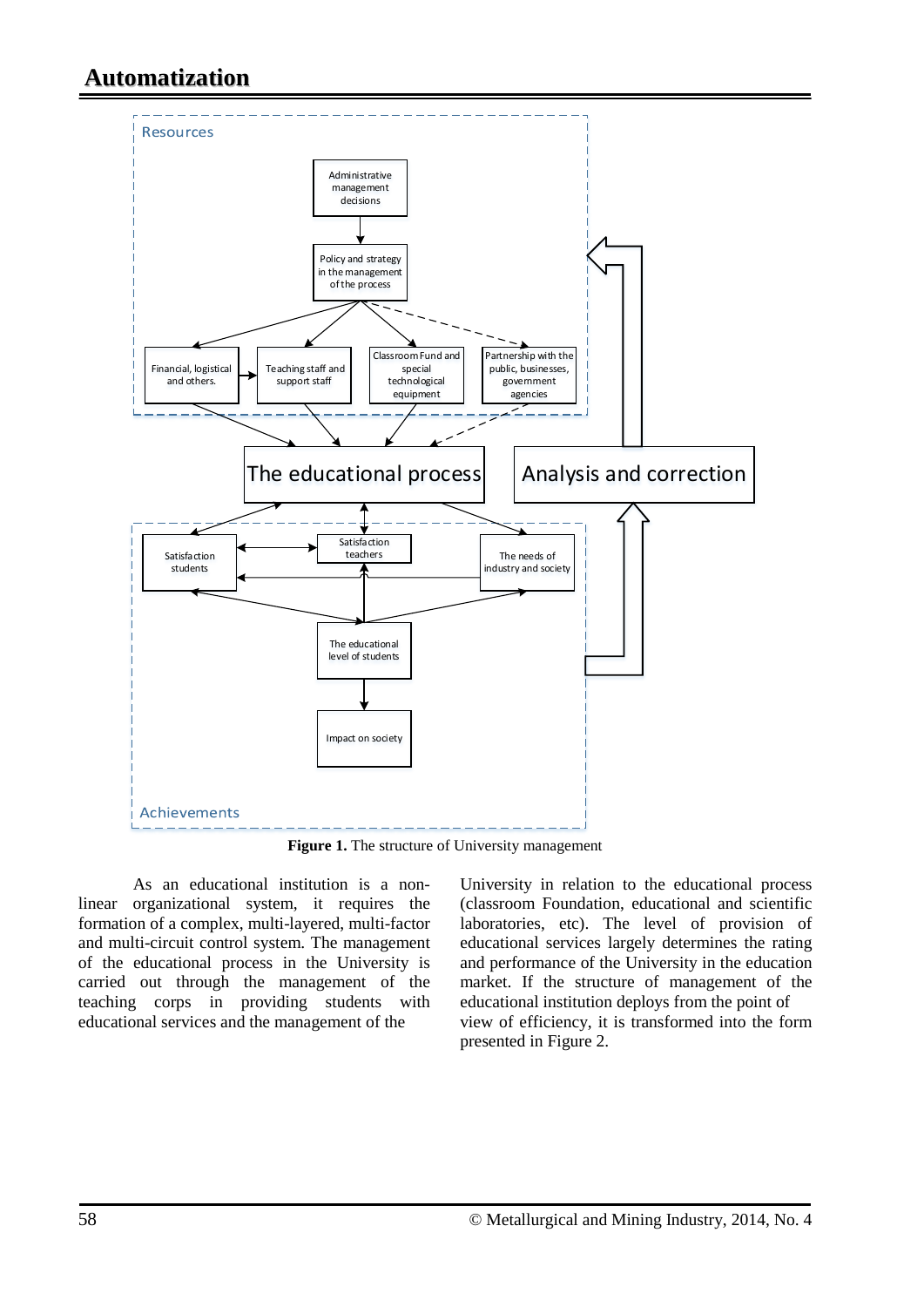

**Figure 2.** The structure of University management based on their performance

The structure component "Achievements" *Y* combines the following elements: the level of satisfaction of students, enterprises and institutions, consumers, labour, higher education, teaching corps; the educational level of students; impact on society. The structure of the component Resources X includes elements such as: the leading role of leadership and collegiality of decisionmaking; policy and strategy in the field of quality; financial, logistical and other resources; teaching staff and other personnel; partnerships with businesses and institutions, students, social organizations. Decision-making is about the size of the obtained efficiency. The algorithm of decisionmaking is presented in Figure 3.



**Figure 3.** Algorithm for management decision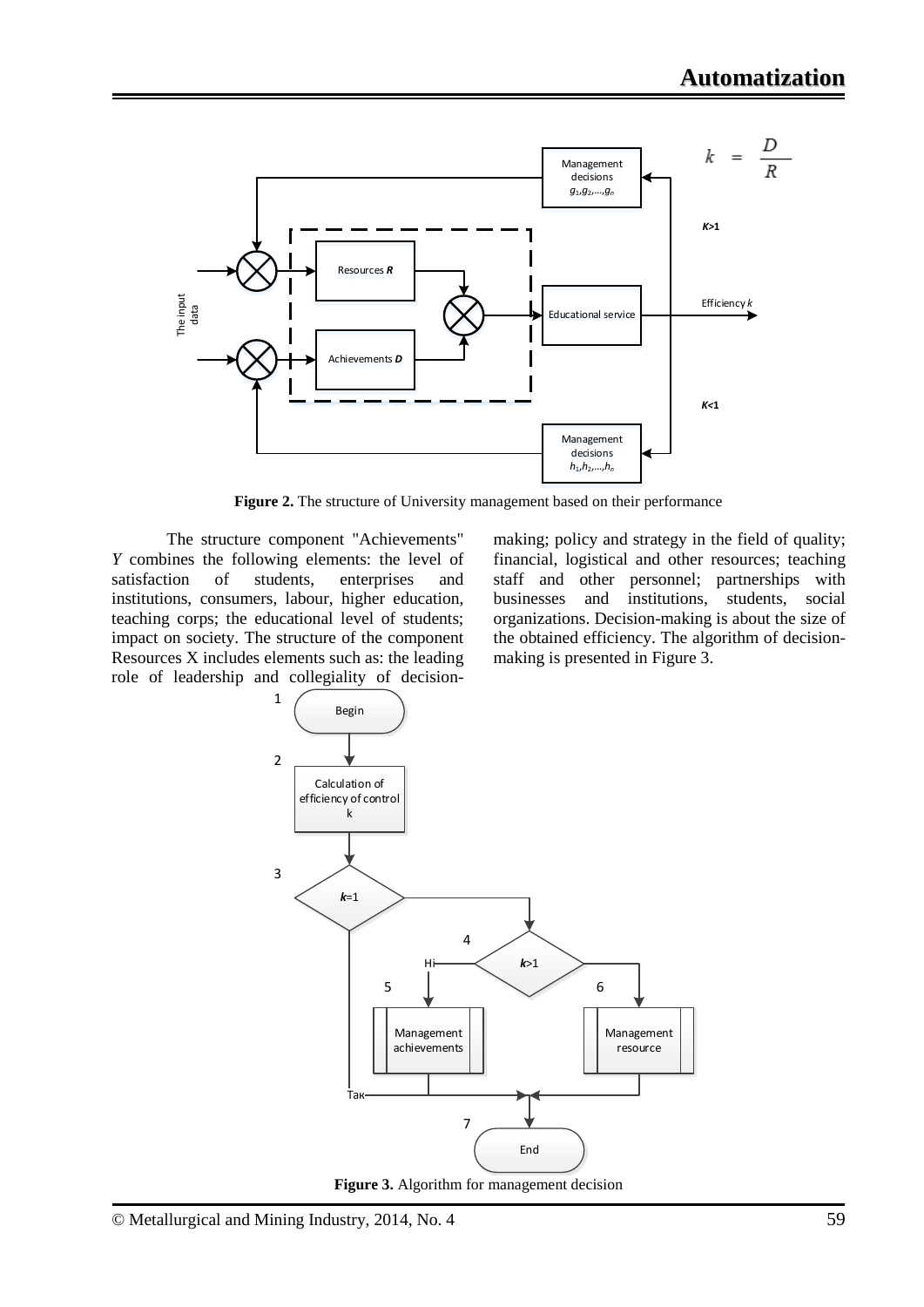As a control object in the control structure of the educational institution will be considered by educational service as an essential element of the educational process, and the management will be divided into two circuits: the "resource Management"{*g1, g2, …, gn*} and "Management advances" $\{h_1, h_2, ..., h_n\}$ . The output parameter is the efficiency of *k* that characterize the educational service. The input stream in turn, is divided into two components: "Resources" *X* and "Achievements" *Y* all participants in the educational process. Both components, in turn, are complex systems with their input and output streams.

The algorithm of functioning of the control device and the algorithm of functioning of the control object will be described dependencies:

 $g(t) = A_y[X(t), k(t)]$ 

 $h(t) = A_v[Y(t), k(t)]$ 

 $k(t) = A_0[g(t), h(t), Z(t)]$ 

Component input stream "Resources" includes two types of resources:

- external, which include: financial security  $r_1$ ; logistical supply  $r_2$ ; methodical provision  $r_3$ ; organizational security  $r_4$ ; provision of professional development  $r_5$ ; Information security  $r_6$ ; system of incentives  $r_7$ :
- the interior: the level of preparedness and adaptation to professional activity.

Each component of the components in the "Resources" and "Achievements" feature or settlement, or expert opinion. Among the characteristics that can be measured and monitored, determining the quality management of the educational process, a significant position indicators of the quality of resource management. Regarding boot classrooms quality criteria are objective and simply defined in a quantitative measure. Quality use of teaching staff, the situation is somewhat more complicated: each teacher has a personal view to the quality made up for him the schedule and quality of the schedules of the students regarding his discipline. As it is known [1, 8], the schedule has a pretty significant impact on the quality of training at all. The purpose of management of the educational process and revealing hidden factors negatively affecting it uses mathematical models, based on the apparatus classical regression analysis. Based on these models, forecasts quality class schedules, which are used in the process of scheduling that allows you to reduce the number of possible schedules when searching for the optimum.

### **Conclusions**

The developed model will allow us to estimate the generalized quality schedules in the process of formation of the point of view of efficient use of resources of the school (classrooms and teaching staff). To improve the model it is necessary to examine the components of quality schedules and their impact on the efficient use of resources.

### **Referenc e s**

- 1. Lutsenko E.V., Korzhakov V.E., Laptev V.N.Teoreticheskie osnovy i tehnologiya primeneniya sistemnokognitivnogo analiza v avtomatizirovannyh sistemah obrabotki informatsii i upravleniya (ASOIU) (na primere ASU vuzom). Monografiya (nauchnoe izdanie). Maykop, AGU. 2009. – 536 p.
- 2. Lutsenko E.V., Korzhakov V.E. (2007). Reflexive automatized management system of specialist training qulity. *Vestnik Adygeyskogo gosudarstvennogo universiteta. Seriya 4: Estestvennomatematicheskie i tehnicheskie nauki.* No4. p.28-36.
- 3. Spіvakovs'kiy O.V. (2004). Peculiarities of automated controlling systems by higher educational institutions. *Vіsnik Harkіvs'kogo natsіonal'nogo unіversitetu.* No 629. P.86-99.
- 4. Gevlich I.K. Modeli i algoritmy povysheniya effektivnosti upravleniya obscheobrazovatel'nym uchrezhdeniem na osnove kompleksnoy otsenki deyatel'nosti prepodavatel'skogo korpusa. Astrakhan', 2013., 16 p.

5. Burnasov P.V. (2012) Optimal control of resources during scheduling of class times. *Vіsnik Krivorіz'kogo tehnіchnogo unіversitetu*. No 33. p. 149-153.

6. Morkun V.S., Morkun N.V, Pikilnyak A.V (2014). Modeling of ultrasonic waves propagation in inhomogeneous medium using fibered spaces method (k-space). *Metallurgical and mining industry*. No. 2. p. 43 – 48.

7. Burnasov P.V. (2008). Quality criteria of automated scheduling of